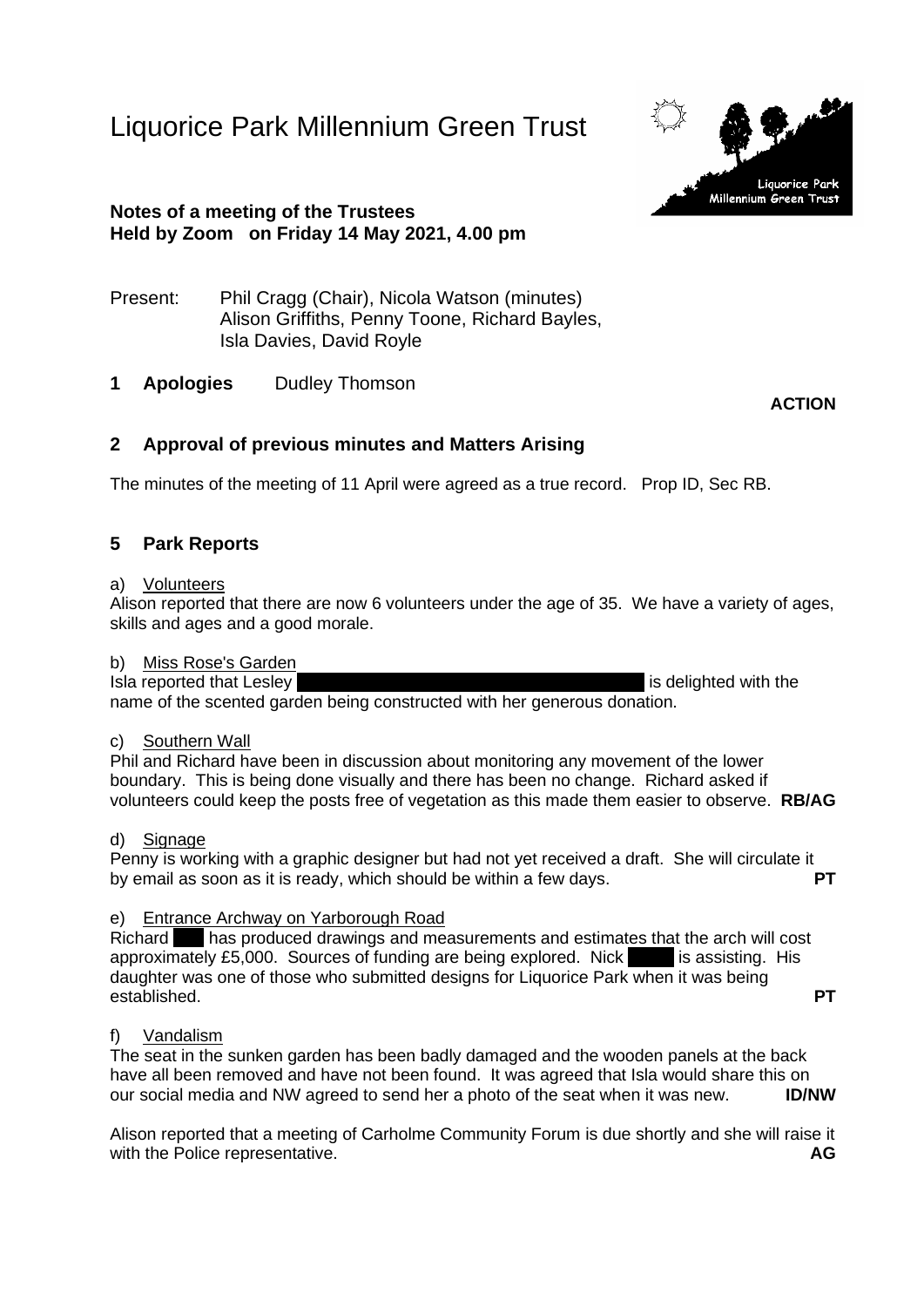Richard asked that she also inform the Police that there was a significant amount of drug dealing going on. **AG**

## **3 Finance**

Richard reported that we have received a donation of wood for the raised beds on the Herb Garden from our neighbour on Carline Road.

Richard is going to proceed with creating a donate button for the website to take donations into our PayPal account. He will liaise with Isla and John **RB/ID**

### **4 Governance**

Isla sought approval for the documents she had previously circulated: Trustee Code of Conduct Complaints Policy and Procedure Bullying and Harassment Policy and Procedure

With very minor amendments, such as dating the documents, these were all approved. Isla will post them on the website. **ID**

## **6 IT/Publicity**

a) Isla reported that the website is receiving 50% more visits with three times the number of new visitors.

b) Trustees now have Liquorice Park email addresses. Penny has chosen not to do this and is happy to use her personal email. Richard proposed that the Treasurer could have their own email so that continuity could be retained if the postholder changed.

c) Fifty-six people have signed up to receive email updates via Mailchimp.

d) Bishop Grosseteste students had asked for permission to use photos from the website for an internal newsletter called the "Blackboard". It was noted that some photographs are subject to copyright and this would be pointed out to anyone who enquired in future.

Isla will post the Management Plan on the website. **ID**

## **7 Dawber Gardens**

Alison reported that working with the City of Lincoln Volunteer Co-ordinator is going well. Penny has been given a copy of the original planting plan which they are using as a reference. Everything is kept separate from Liquorice Park and volunteers are using separate tools. It was agreed that there would be no need in future for Liquorice Park Trustees to be updated.

### **8 Neighbours**

Isla has thanked neighbour Steve on Carline Road for his donation of wood for the Herb Garden.